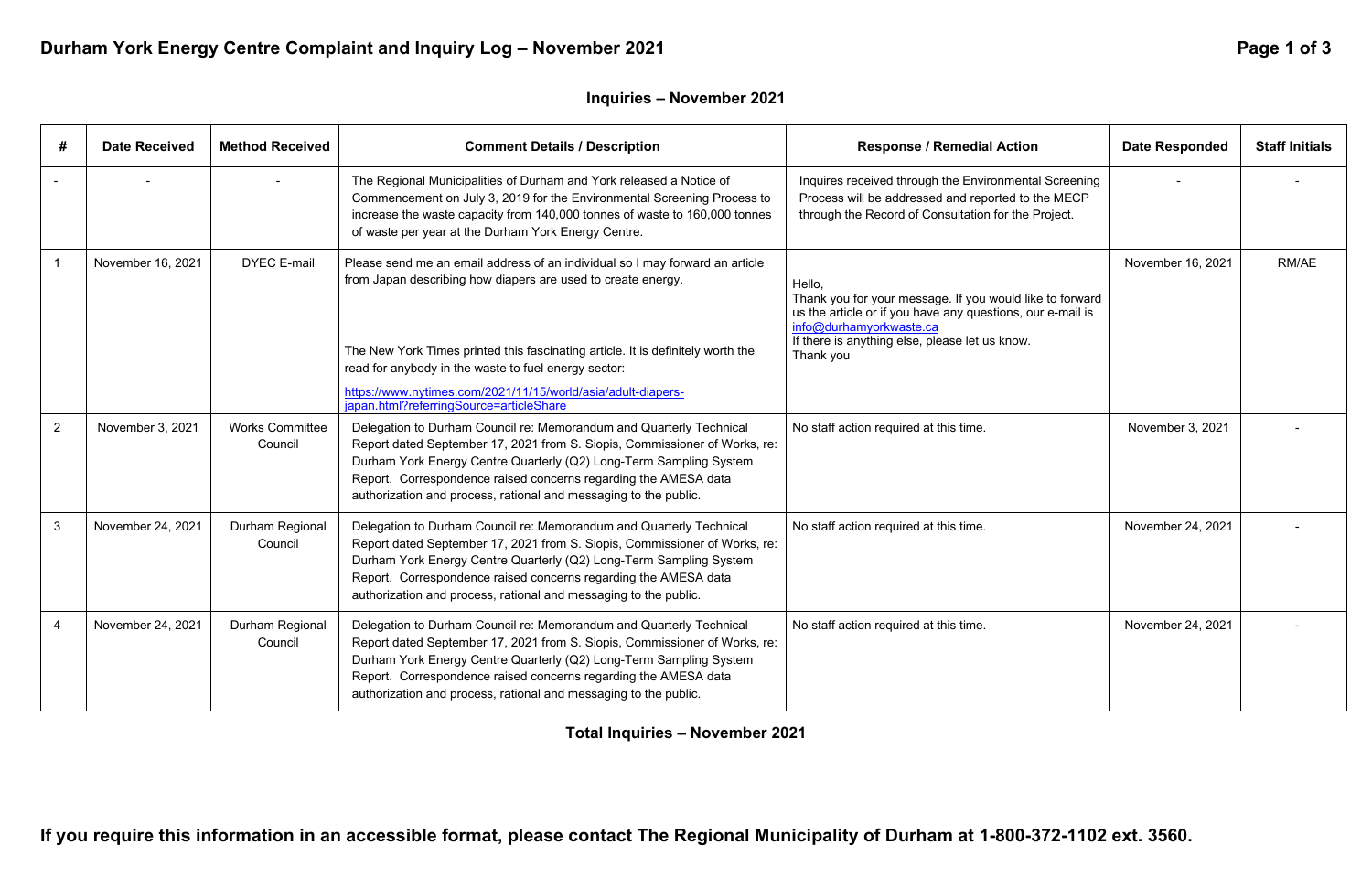# Durham York Energy Centre Complaint and Inquiry Log - November 2021 **Page 2 of 3** Page 2 of 3

| <b>Inquiry Type</b>                                                                | <b>Total by Inquiry Type</b> |
|------------------------------------------------------------------------------------|------------------------------|
| Total Project Team Inquiries received this month by project web email / telephone: |                              |
| Total Covanta Inquiries received this month:                                       | $\overline{0}$               |
| Total Durham Region Council / Committee Inquiries received this month:             | $\overline{0}$               |
| Total Durham Region Call Centre Inquiries received this month:                     | $\overline{0}$               |
| Total Inquiries received from York Region this month:                              | $\overline{0}$               |
| Total Inquiries received from previous months in 2021 to-date:                     | 19                           |
| Total Inquiries received in 2021 to-date:                                          | 23                           |